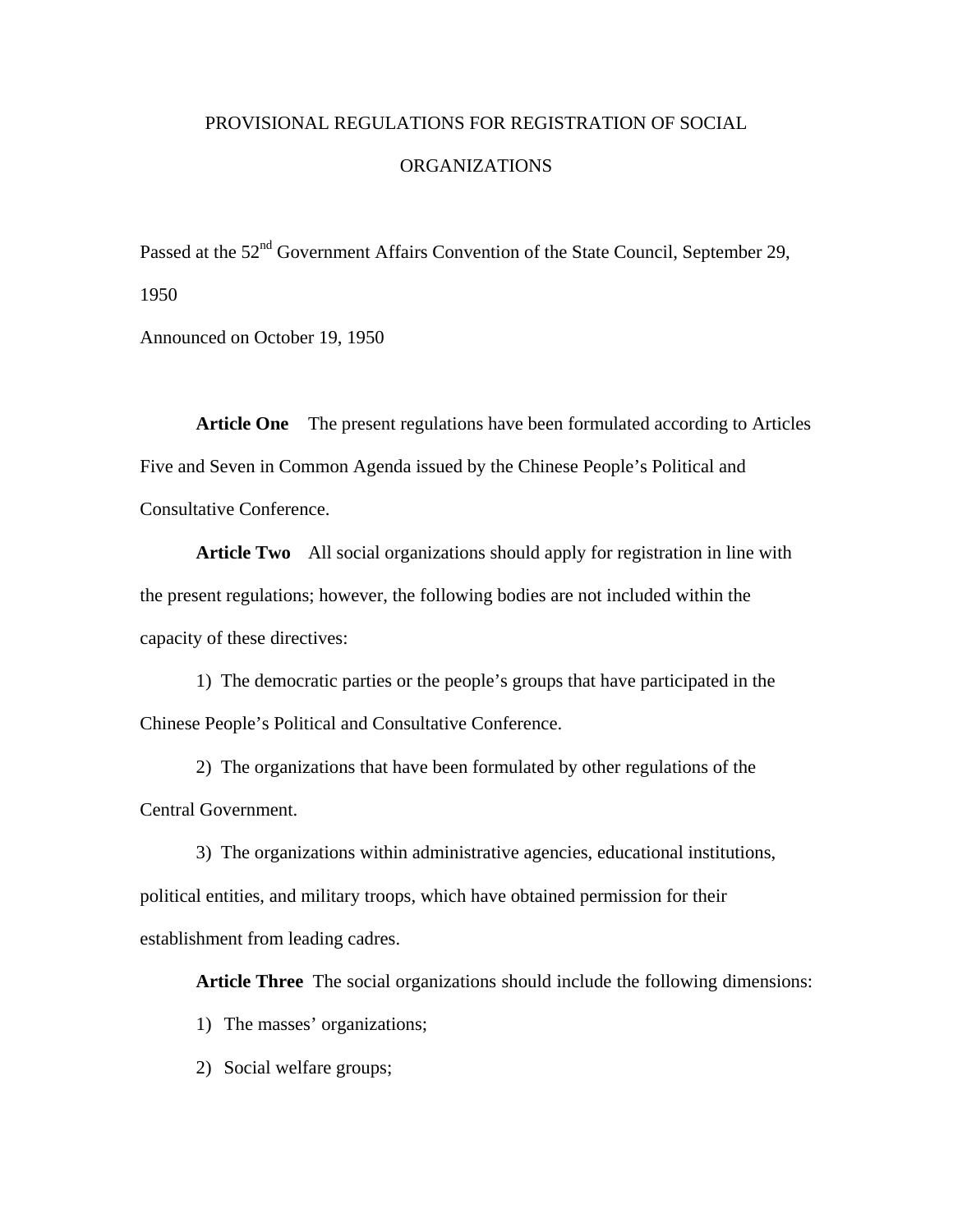- 3) Literary and art working bodies;
- 4) Academic and learned associations;
- 5) Religious groups;

6) Other organizations that accord with the laws of the government.

**Article Four** The founding of any reactionary organization, which impairs the interests of the state and the people, is prohibited; for those that have already registered but are found reactionary, their registration should be terminated and dismissed.

**Article Five** While preparing the founding of a social organization, the initiator(s) should submit an application for preliminary registration.

**Article Six** The preliminary registration of a social organization should be assessed and granted by the competent authority, but no official certificate is issued.

For the organization that has registered for preparation but not been granted the establishment and issued the certificate, it only can operate in the format of a preliminary body.

**Article Seven** Upon completion of its preparation, the leading person(s) of a social organization should apply for registration of its establishment.

**Article Eight** The social organization preparing its establishment at the announcement of the present regulations, should submit a supplementary application for registration of preparation; for those that have already been founded, a supplementary application for registration of establishment should be submitted.

**Article Nine** The national-level social organizations should apply from and register at the Ministry of Internal Affairs of the Central Government.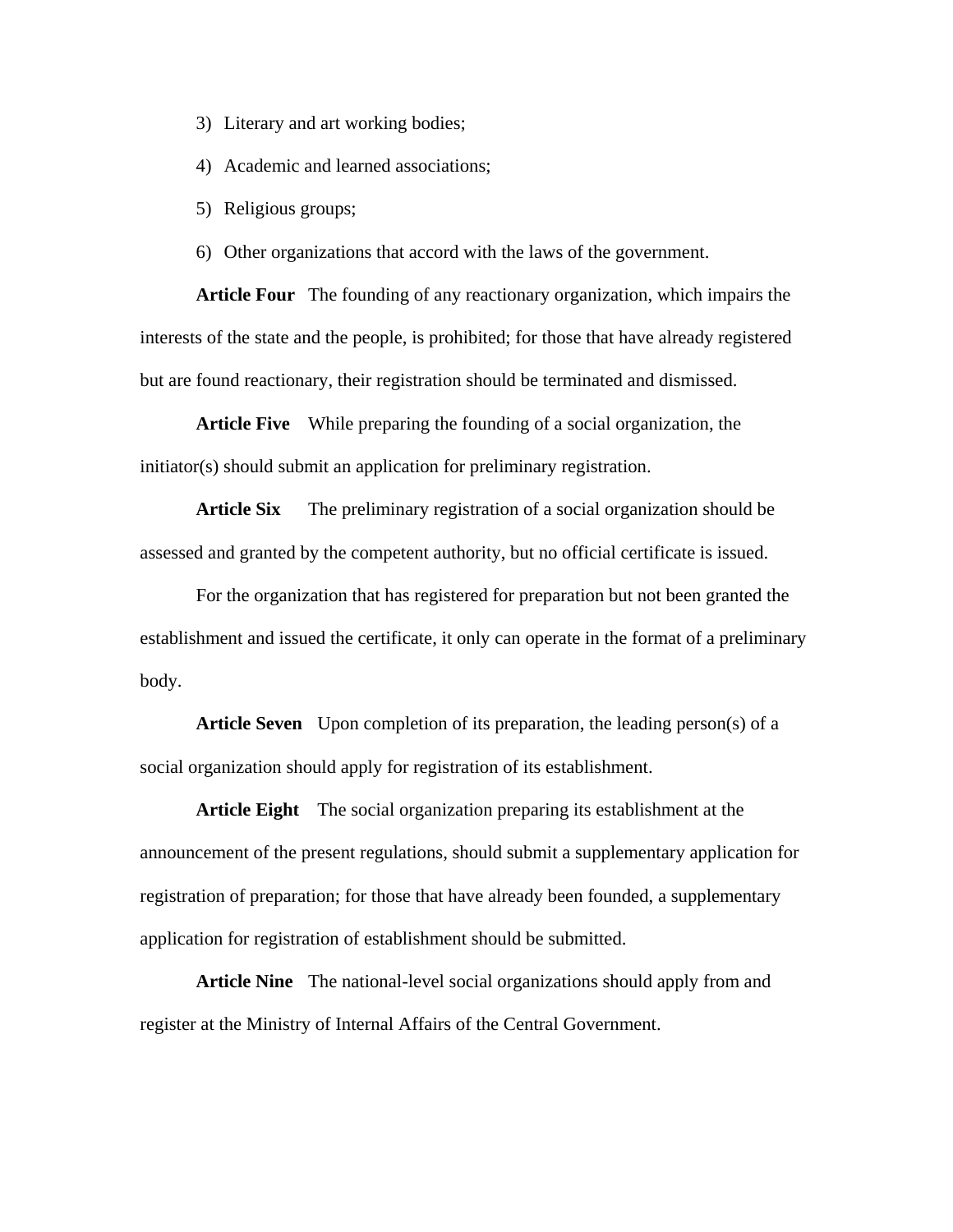The national-level social organization that has been certified and registered should report to the local governments within the vicinity of its activities.

**Article Ten** The local social organization should apply for registration from the local government, and authorized by the provincial (municipal) or the autonomous regional government, and, at the same time, should report to the government at the directly higher level.

However, at the county-level, the authority for granting the social organization belongs to the prefectural commissioner's office, which, in turn, should report to the provincial government immediately after the approval. The local organization, once granted for its establishment, should report to the local government within the range of its activities.

For the social organization that has registered locally, the provincial (municipal) or the autonomous regional government should report periodically to the Ministry of Internal Affairs every year.

Article Eleven For the national-level social organization, its local branches should go through registration processes according to Article Nine of the present regulations, in addition to the registration of its headquarter.

For the local social organization, its subdivisions should apply for registration according to Article Ten of the present regulations, in addition to the registration of its headquarter.

**Article Twelve** For the national-level social organization, its application for founding registration should be assessed, authorized, and granted with certification by the Ministry of Internal Affairs, the Central Government.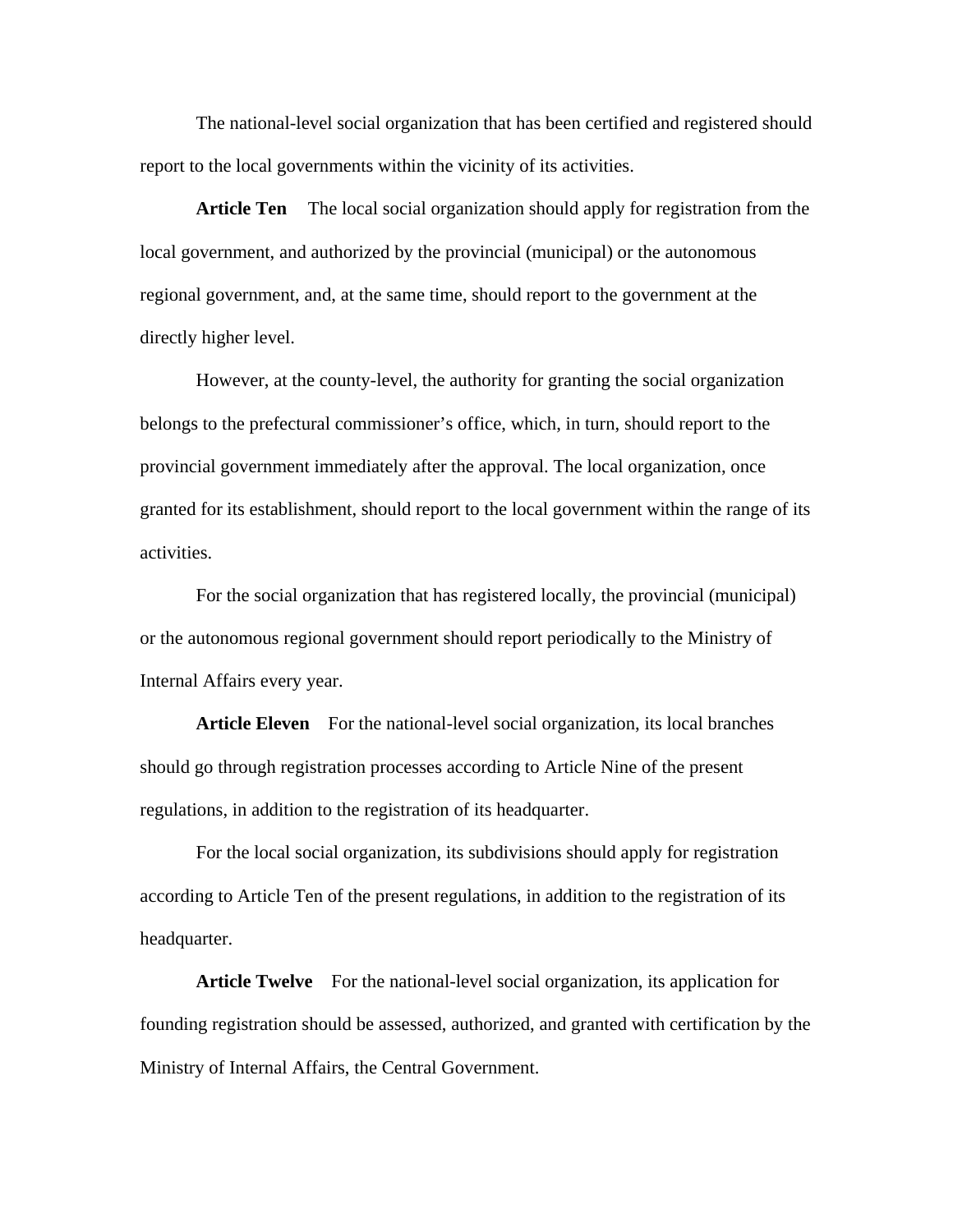For the local organization, its application for founding registration should be assessed, authorized, and granted with certification by the provincial (municipal) or the autonomous regional government; however, the county-level organization should be issued the certificate by the provincial government after obtaining authorization from the prefectual commissioner's office.

**Article Thirteen** In applying for founding registration, the following items should be recorded:

- 1) Name;
- 2) Objectives;
- 3) Address;
- 4) Regulations;
- 5) Vicinity of activities, scope of business, and plan;

6) Name, address, age, place of origin, address, profession, social activity and brief history for each leading cadre;

7) Organizational status and the number of participants;

8) Name and general conditions of subsidiary federations, and name of each affiliated group;

- 9) Economic conditions and financial sources;
- 10) Other items that are necessary for registration.

In case of supplement or modification of the aforementioned items, the leading cadre should immediately apply for such revisions before being issued the official certificate; if it occurs after the issuance of the certificate, authorization of such supplement or modification should be requested timely.